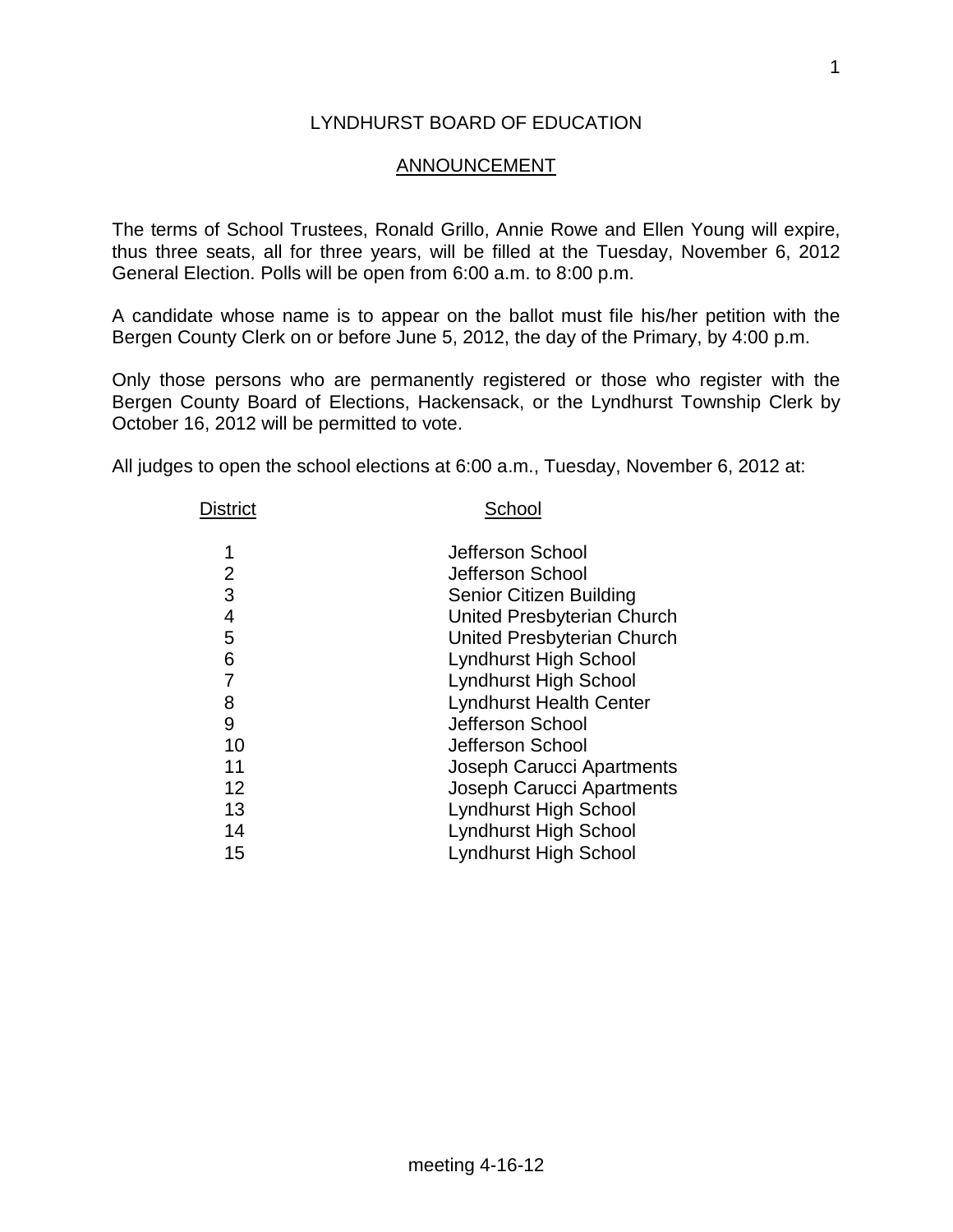Finance Committee:  $\blacksquare$  James Cunniff, chairperson Christine Melleno Christopher Musto

Any Board member who takes exception to any of the following listed actions under the category of Finance may so indicate now and a separate motion for each of the excepted actions will be entertained.

Motion made by the second by that the following that the following Finance actions of the Board numbered through through exception actions be adopted.

Roll Call For:

- 1. BE IT RESOLVED, by the Lyndhurst Board of Education that it has received and accepts the financial reports of the Secretary and Treasurer of School Monies for the month ended March 31, 2012 and certifies that the reports indicate that no major account or fund is over-expended in violation of NJAC 6A:23-2.11(a) and that sufficient funds are available to meet the district's financial obligations for the remainder of the school year. A copy of the certification shall be included in the minutes.
- 2. BE IT RESOLVED, that the payroll for the month ended March 31, 2012 be and the same is hereby approved and ordered paid:

Payroll \$1,919,829.45

3. BE IT RESOLVED, that the attached list of supplies received and services rendered to the Board of Education of the Township of Lyndhurst, County of Bergen, for the month ended April 16, 2012 be and the same are hereby approved and ordered paid:

| Charter School (Fund 10)<br><b>Current Expense (Fund 11)</b><br>Special Revenue (Fund 20) | 7,870.00<br>\$1,524,749.86<br>26,599.43 |
|-------------------------------------------------------------------------------------------|-----------------------------------------|
| Total                                                                                     | \$1,559,219.29                          |
| Debt Service (Fund 40)                                                                    | \$164,028.75                            |
| <b>General Ledger</b>                                                                     | 202,412.18                              |

4. BE IT RESOLVED, that cafeteria services rendered to the Board of Education of the Township of Lyndhurst, County of Bergen, for the month of March 2012, be and the same are hereby approved and ordered paid: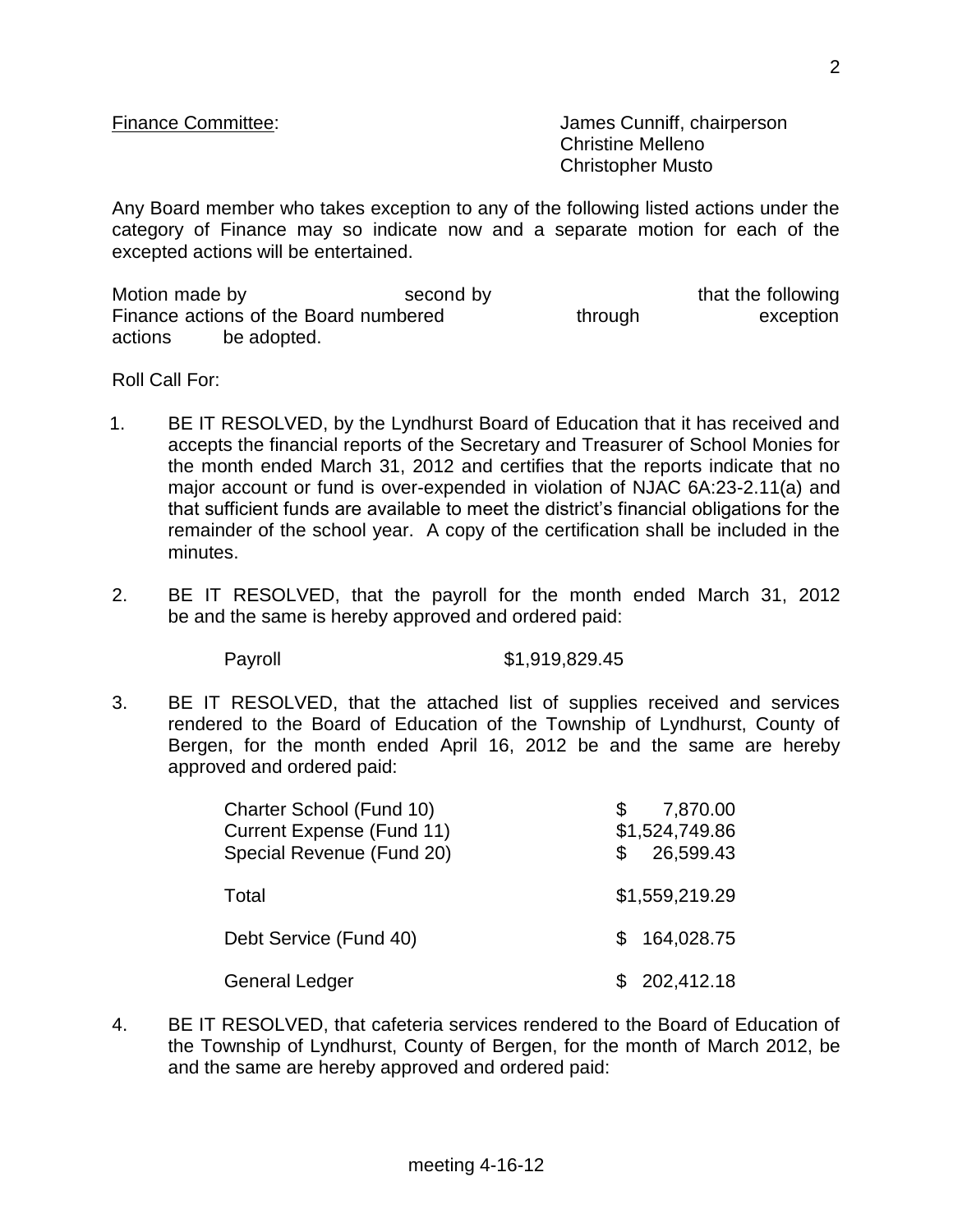| Payroll/Payroll Taxes | \$27,376.82 |
|-----------------------|-------------|
| Services              | \$36,358.88 |

- 5. BE IT RESOLVED, that the Lyndhurst Board of Education approve the attached transfers for the month of March 2012.
- 6. RESOLUTION FOR MEMBER PARTICIPATION IN A COOPERATIVE PRICING SYSTEM

### A RESOLUTION AUTHORIZING THE LYNDHURST BOARD OF EDUCATION TO ENTER INTO A COOPERATIVE PRICING AGREEMENT

WHEREAS, *N.J.S.A. 40A:11-11(5)* authorizes contracting units to establish a Cooperative Pricing System and to enter into Cooperative Pricing Agreements for its administration; and

WHEREAS, the Middlesex Regional Educational Services Commission, hereinafter referred to as the "Lead Agency" has offered voluntary participation in a Cooperative Pricing System for the purchase of goods and services;

WHEREAS, on April 16, 2012 the governing body of the Lyndhurst Board of Education, County of Bergen, State of New Jersey duly considered participation in a Cooperative Pricing System for the provision and performance of goods and services;

NOW, THEREFORE BE IT RESOLVED as follows:

### **TITLE**

This RESOLUTION shall be known and may be cited as the Cooperative Pricing Resolution of the Lyndhurst Board of Education.

# **AUTHORITY**

Pursuant to the provisions of *N.J.S.A. 40A:11-11(5),* the Superintendent of Schools is hereby authorized to enter into a Cooperative Pricing Agreement with the Lead Agency.

# **CONTRACTING UNIT**

The Lead Agency shall be responsible for complying with the provisions of the *Local Public Contract Law (N.J.S.A. 40A:11-1 et seq.)* and all other provisions of the revised statutes of the State of New Jersey.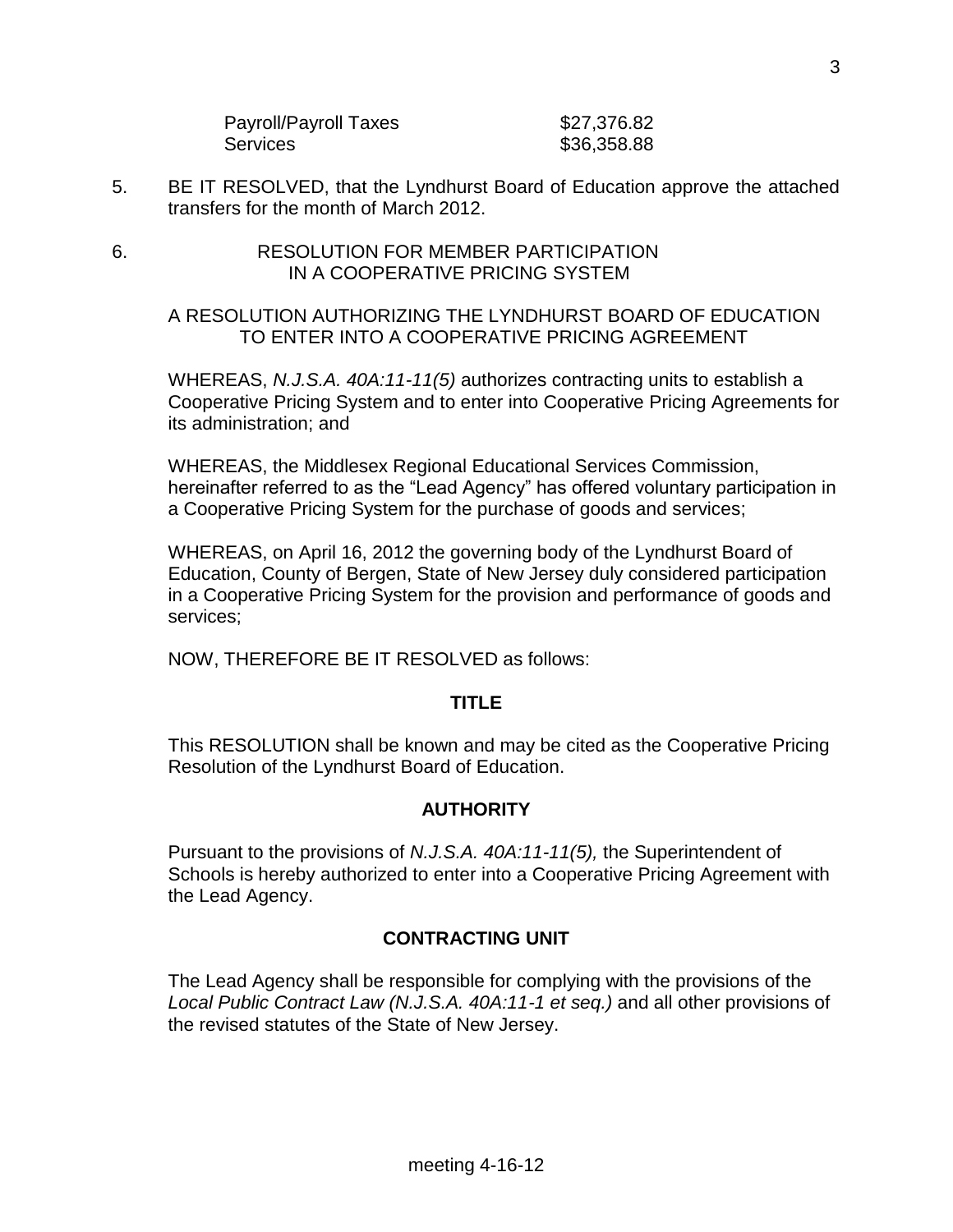This resolution shall take effect immediately upon passage.

- 7. BE IT RESOLVED, that the Lyndhurst Board of Education approve the attached Tax Levy Remittance Schedule.
- 8. BE IT RESOLVED, that the Lyndhurst Board of Education contract with Educational Data Services, Inc. for the 2012-2013 school year for the following:

Licensing & Maintenance Fee \$8,045.00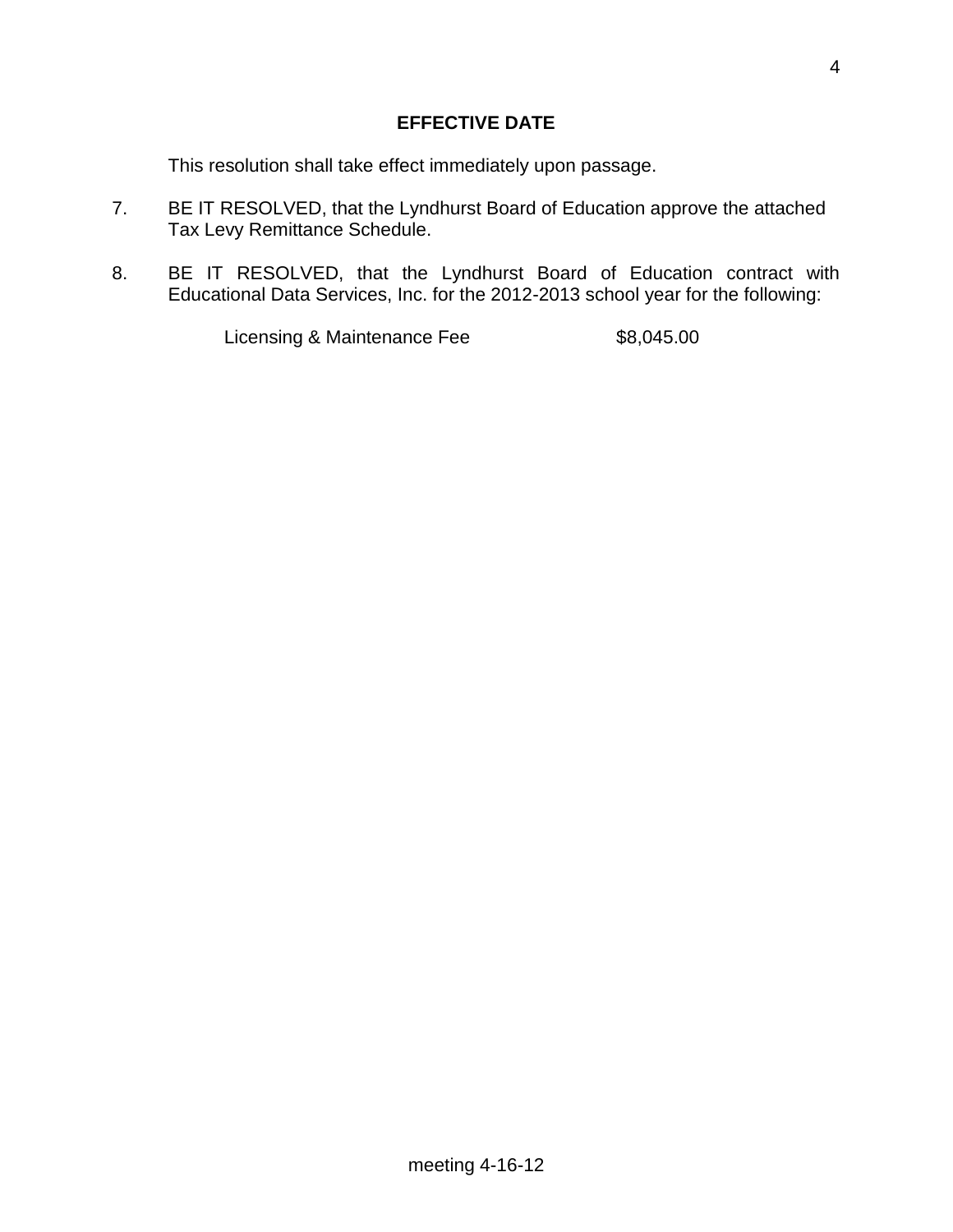## Education & Curriculum Committee: Josephine Malaniak, chairperson

Ronald Grillo Christine Melleno

Any Board member who takes exception to any of the following listed actions under the category of Education & Curriculum may so indicate now and a separate motion for each of the excepted actions will be entertained.

Motion made by second by second by that the following Education & Curriculum actions of the Board numbered through exception actions be adopted.

Roll Call For:

1. BE IT RESOLVED, that the Lyndhurst Board of Education approve the Lyndhurst Public School District Plan for Professional Development 2012-2013, to be submitted to the Bergen County Department of Education for approval.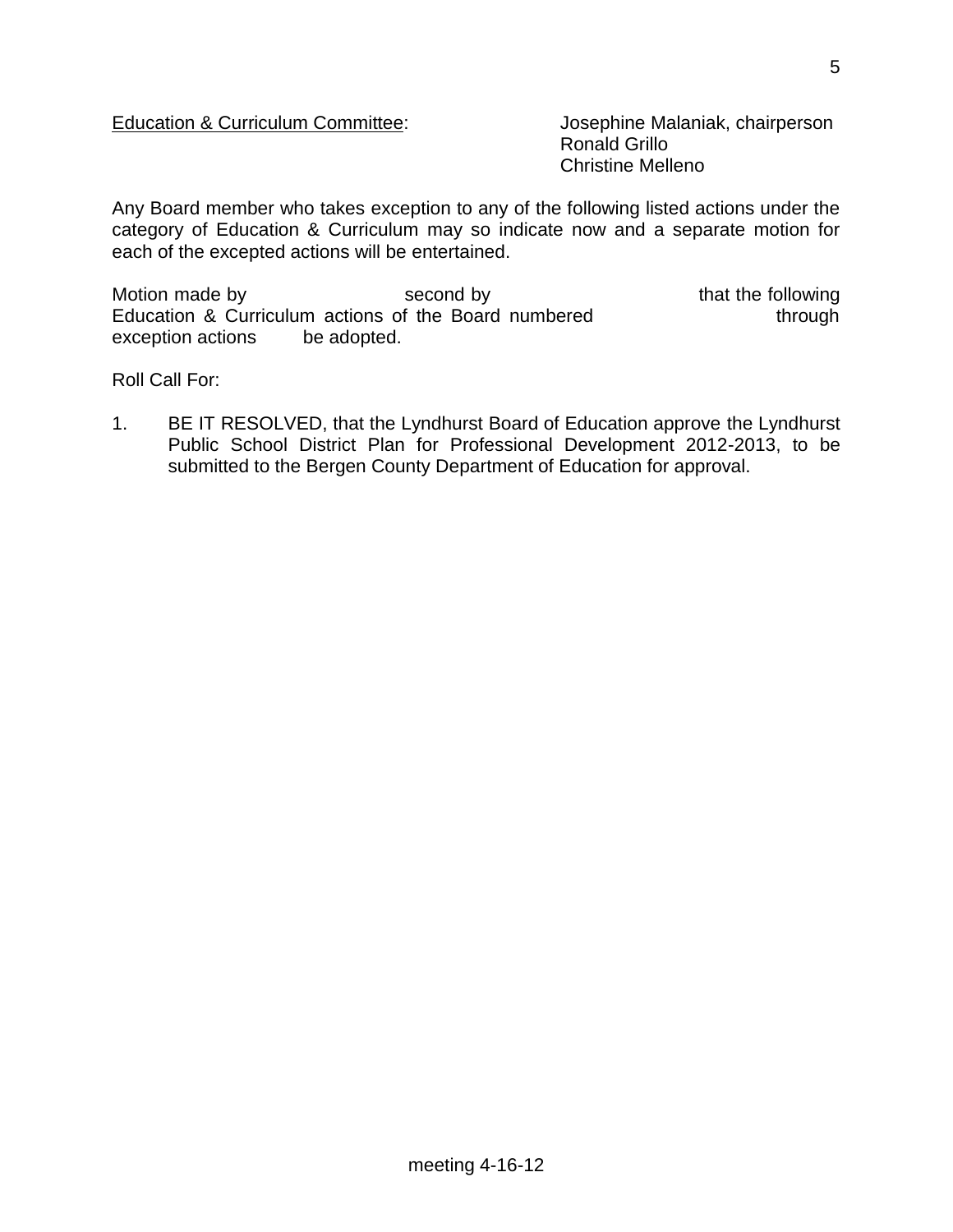#### Rules & Regulations Committee: Stephen Vendola, chairperson

William Barnaskas James Cunniff

Any Board member who takes exception to any of the following listed actions under the category of Rules & Regulations may so indicate now and a separate motion for each of the excepted actions will be entertained.

Motion made by that the following Rules & Regulations actions of the Board numbered through exception actions be adopted.

Roll Call For:

1. BE IT RESOLVED, that the Lyndhurst Board of Education approve the attached revised policy, subject to the Superintendent, Business Administrator and Attorney creating a reasonable and acceptable standard of care agreement with students and students' parents as well as with teacher and administrators, to whom IPads are being provided.

| Policy 4117.52     | Staff Use of Internet Social Networks and   |
|--------------------|---------------------------------------------|
| $(2^{nd}$ reading) | <b>Other Forms Electronic Communication</b> |
|                    | Contract                                    |

2. BE IT RESOLVED, that the Lyndhurst Board of Education approve the following use of school facilities:

| Organization            | Place                                       | Time, Date, Purpose                                                       |
|-------------------------|---------------------------------------------|---------------------------------------------------------------------------|
| Lyndhurst Police Dept.  | Lyndhurst HS<br>Gym & Auditorium            | $8:00$ am-4:00 pm<br>6/25 thru 6/29/12<br><b>Junior Police</b><br>Academy |
| Lyndhurst Little League | Matera Field                                | 6:00 pm-9:00 pm<br>3/16/12<br>Softball                                    |
| Lyndhurst Parks Dept.   | Lyndhurst HS<br>Gym, Classroom<br>Cafeteria | 5:00 pm-10:00 pm<br>3/24/12<br><b>Basketball Game</b>                     |
| Lyndhurst Little League | Matera Field                                | 6:00 pm-9:30 pm<br>3/21,23/12<br><b>Baseball Practice</b>                 |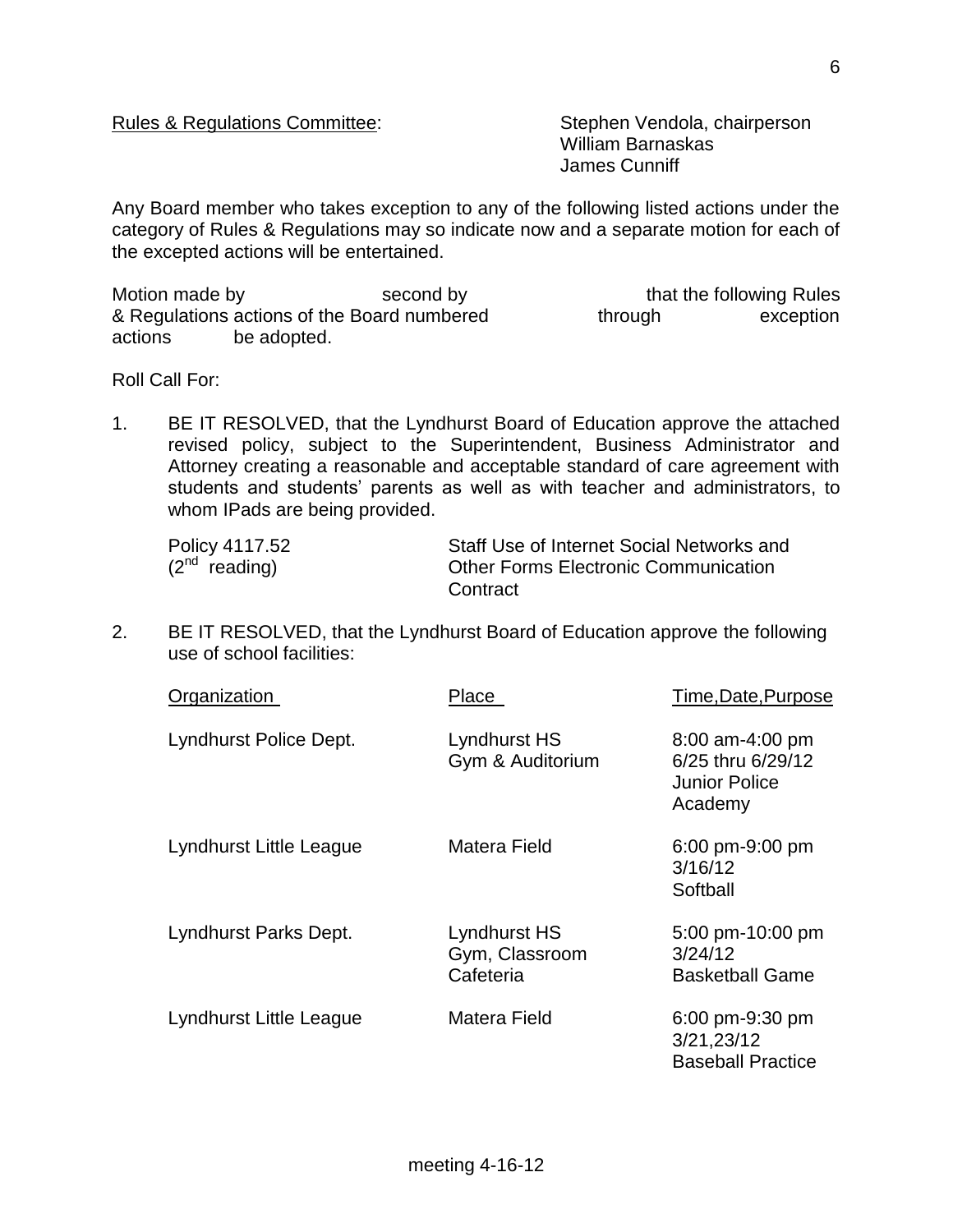**Training** 

**Training** 

6:30 pm-8:30 pm 4/9,4/11,4/16,4/18, 4/23,4/25,4/30,5/2, 5/7,5/9,5/14,5/16, 5/21,5/23,5/28,5/30, 6/4,6/6,6/11,6/13

Lyndhurst Blue Sox Matera Field 1:00 pm-4:00 pm

3/31/12 4:00 pm-7:00 pm 4/1/12 Baseball Game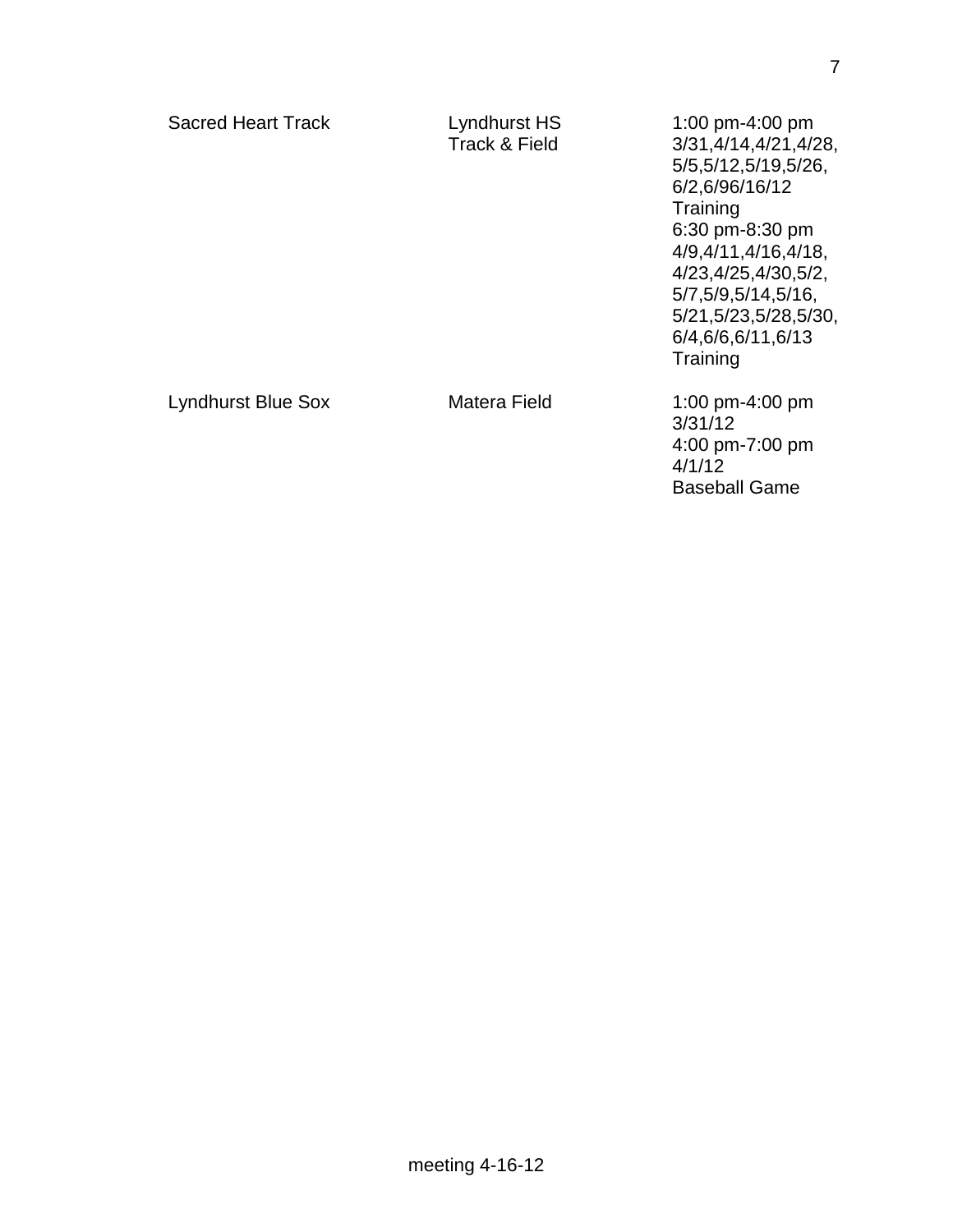## Student Activities & Recognition Committee: Christine Melleno, chairperson

Stephen Vendola Christopher Musto

Any Board member who takes exception to any of the following listed actions under the category of Student Activities & Recognition may so indicate now and a separate motion for each of the excepted actions will be entertained.

Motion made by the second by that the following that the following Student Activities & Recognition actions of the Board numbered through exception actions be adopted.

Roll Call For:

- 1. BE IT RESOLVED, that the Lyndhurst Board of Education approve home instruction for four (4) students, subject to state approval.
- 2. BE IT RESOLVED, that the Lyndhurst Board of Education approve a newer technique in training Long Distance Track Athletes as presented by Coach Edward Tessalone.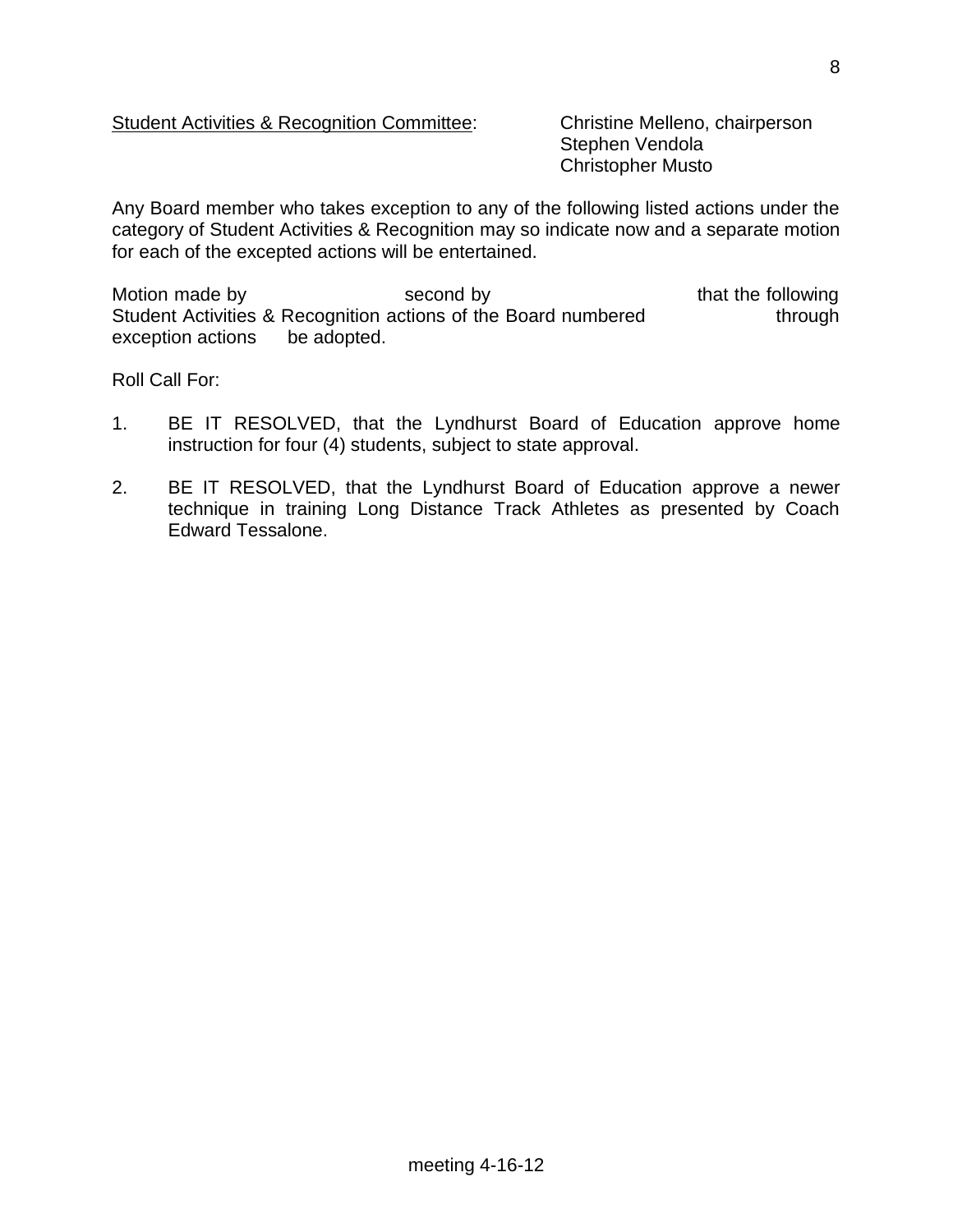#### New Business

Any Board member who takes exception to any of the following listed actions under the category of New Business may so indicate now and a separate motion for each of the excepted actions will be entertained.

Motion made by second by second by that the following New Business actions of the Board numbered through through exception actions be adopted.

Roll Call For:

1. BE IT RESOLVED, that the Lyndhurst Board of Education approve the following monthly Board of Education meeting dates. Work session will begin at 7:00 p.m. and public meeting will begin at 8:00 p.m.

> May 14, 2012 June 11, 2012 June 28, 2012 **JULY – NO MEETING** August 13, 2012 September 10, 2012 October 8, 2012 November 12, 2012 December 3, 2012